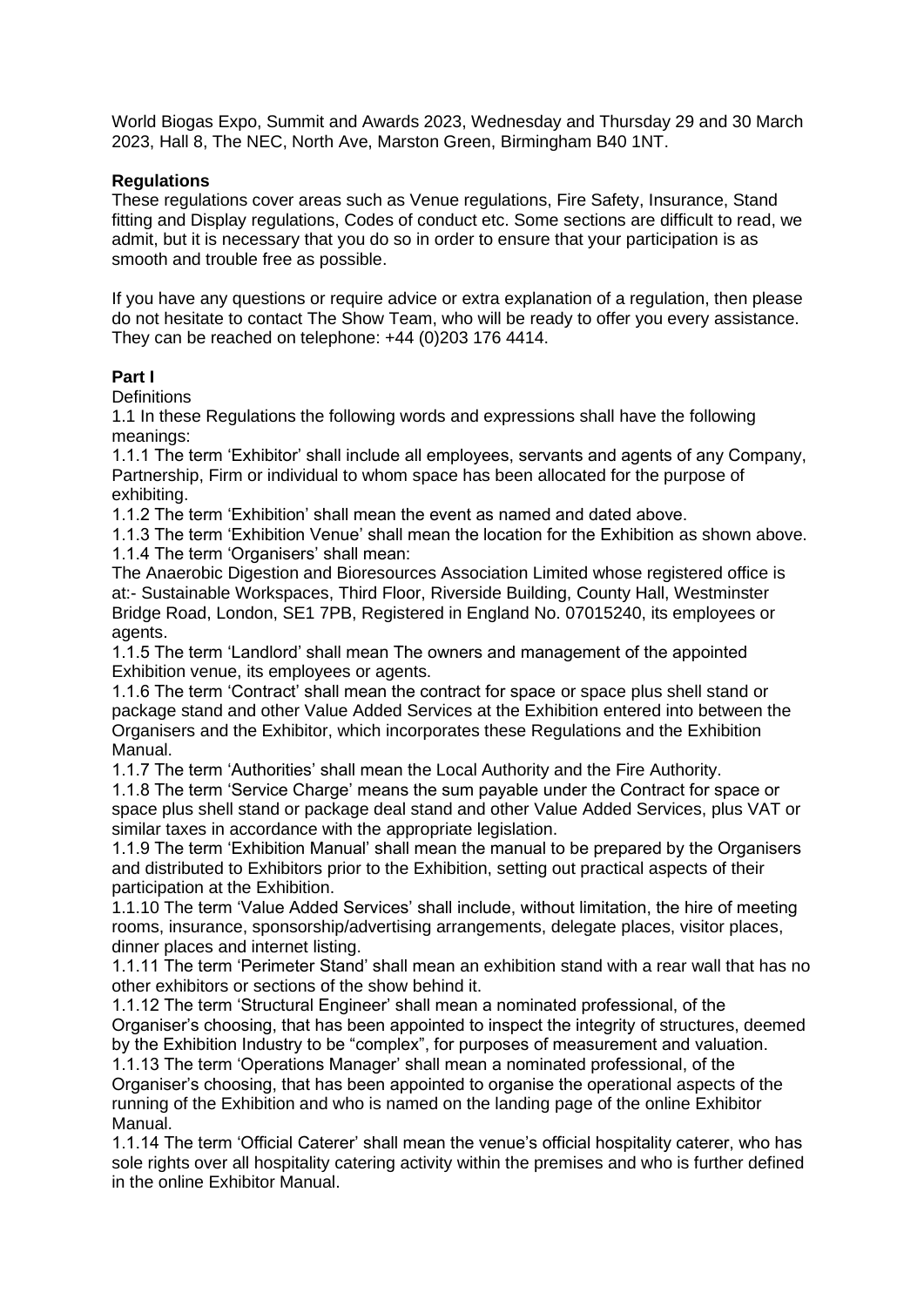1.2 The title to each Regulation hereinafter set out is for ease of reference only and shall not be construed as limiting or defining the content of any Regulation.

## **2. Eligibility of Exhibits**

2.1 Exhibits must fall within the defined scope of the Exhibition. The Exhibitor shall not display on his stand any products which fall into classes other than those described on the application for space, and/or the sales brochure, unless prior consent has been given in writing by the Organisers.

2.2 Second hand or reconditioned equipment may be displayed on any stand.

2.3 In cases where the Exhibitor wishes to use borrowed equipment on his stand to demonstrate his own products, the display of the name of the firm lending the equipment is not permitted unless the firm is also exhibiting, in which case acknowledgement cards can be displayed.

2.4 An Exhibitor who is either associated with, or a selling agent for, another firm or firms and who wishes to exhibit the products of another firm or firms must state at the time of making an application for space the name of the firms(s) to be represented at the Exhibition and undertake to confine the Exhibits to the goods of such firm(s). The names of such firm(s) must be displayed on the stand throughout the Exhibition period.

2.5 The Exhibitor is responsible for obtaining all necessary licences, permits, authorities or other documentation required by UK law or any other applicable laws or regulations in respect of Exhibits to be displayed at the Exhibition. Such licenses, permits, authorities or other documentation shall be produced to the Organiser on request.

2.6 Allotment of space by the Organisers shall not imply that they accept the proposed Exhibits, and the Exhibitor must satisfy himself that his Exhibits comply with the Regulations. The Organisers reserve the right to exclude and/or require to be removed any Exhibit which in their reasonable opinion is not within the scope of the Exhibition or is not suitable for the site allocated to the Exhibitor or does not comply with clause 2.4 or 2.5 above. The decision of the Organisers as to the eligibility of the Exhibits will be absolutely final and binding.

# **3. Participation Cost**

3.1 The cost of space does not include any stand fitting, electricity, lighting, carpet or furniture, unless specified.

3.2 The Exhibitor must conform to the stand fitting regulations outlined in paragraph 7 and those outlined in the Exhibition Manual.

### **4. Conditions of Payment**

4.1 The Service Charge shall be paid by the Exhibitor as follows:

- 40% on contract signing;

 $-30\%$  on or before  $24<sup>th</sup>$  October 2022:

- 30% on or before 24 December 2022.

Value Added Services shall be paid for in full at the date of ordering and such services may not be cancelled or varied in the period of eight weeks prior to the Exhibition or during the Exhibition.

4.2 If any of the above payments are fourteen days in arrears (whether demanded or not) the Organisers shall have the right to charge interest on the overdue amount from fourteen days after the due date, at a rate of 2% above the base lending rate of the National Westminster Bank plc from time to time. Such interest shall accrue after, as well as before, any judgement and shall accrue on a daily basis compounded for the overdue period with three monthly rests. In addition, if the above payments are fourteen days in arrears the Contract may at any time thereafter be terminated forthwith by notice in writing by the Organisers to the Exhibitor. In such event all Service Charge paid shall be forfeited and the balance of the Service Charge shall become due and payable forthwith together with any accrued interest. Such termination shall not prejudice any rights or claims by the Organisers against the Exhibitor in respect of any antecedent breach, and where applicable the provisions of Regulation 20 in Part 2 shall apply.

4.3 If any of the payments in clause 4.1 is fourteen days in arrears (whether demanded or not) the additional cancellation provisions in clause 19.2 shall not apply.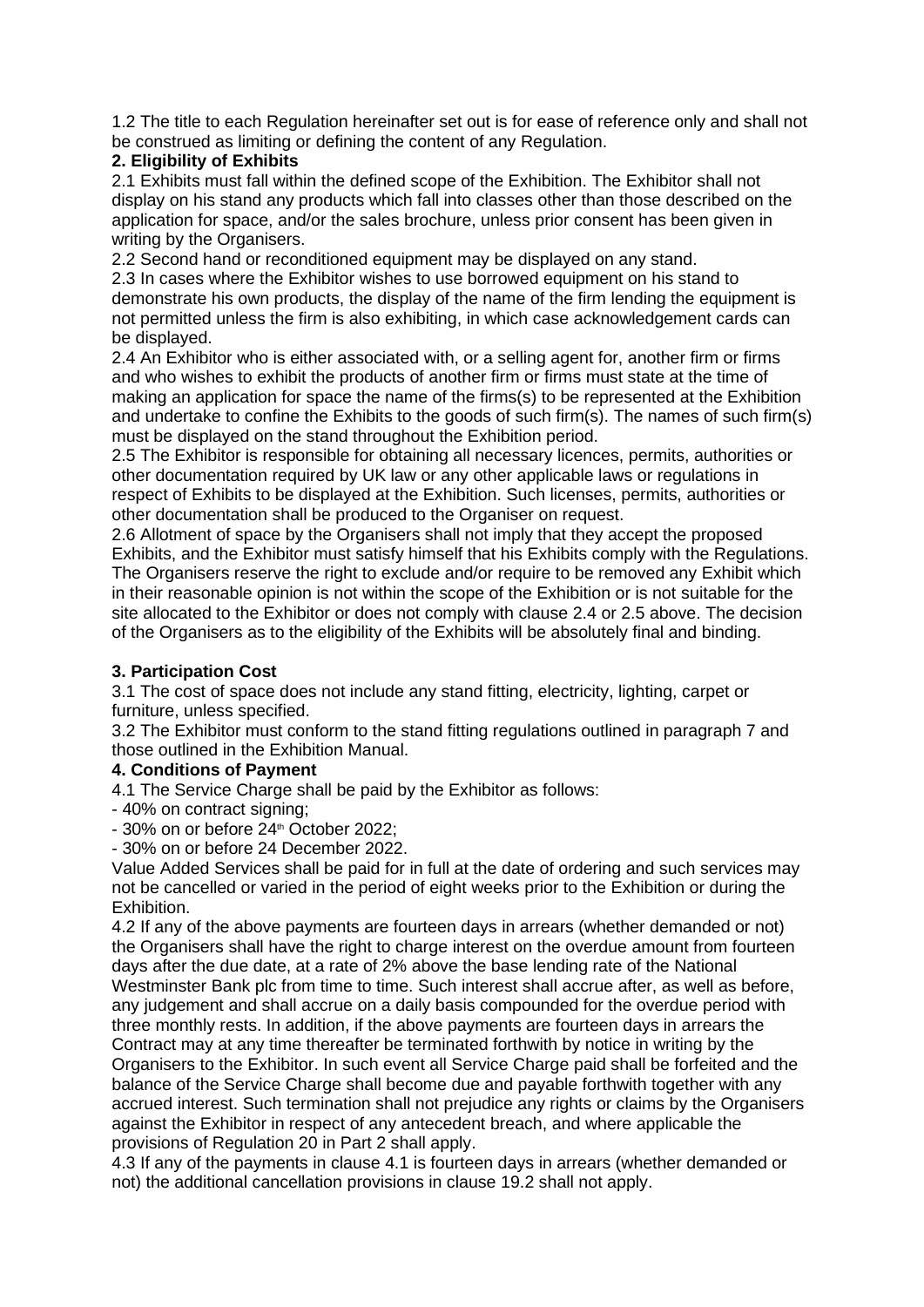## **5. Reduction of Stand Size/Withdrawal by the Exhibitor**

5.1 Without prejudice to the rights and remedies of the Organisers in respect of any breach of the Contract on the part of the Exhibitor the Exhibitor may reduce his stand size or withdraw from the Exhibition or amend or withdraw its order for Value Added Services subject to the following conditions:

(a) the Exhibitor must give written notice to the Organisers setting out the amount of space by which he wishes to reduce his stand size or stating his desire to withdraw from the Exhibition, or amend or withdraw its order for Value Added Services.

(b) On receipt of the Exhibitor's notice the Organiser will notify the Exhibitor of the proportion of the Service Charge for the relinquished space and/or of the consideration payable for the Value Added Services payable notwithstanding the reduction or withdrawal from the Exhibition, or the amendment or withdrawal of the Value Added Services, as follows: Date of receipt by Organisers of Exhibitor's notice to reduce or withdraw / Proportion of Service Charge payable on reduction or withdrawal:

On or before 23rd October 2022: 40%

After 24th October 2022 but on or before 23rd December 2022: 70%

After 24<sup>th</sup> December 2022: 100%

The Service Charge balance due from the Exhibitor under this Regulation in the event of a reduction or relinquishment of space or cancellation or amendment of Value Added Services will be due and payable forthwith notwithstanding anything said in Regulation 4.

### **Withdrawal by Exhibitor**

The Service Charge due from the Exhibitor under this Regulation in the event of a withdrawal from the Exhibition will be due and payable forthwith and upon payment thereof to the Organisers by the Exhibitor (credit being given by the Organisers for all sums already paid by the Exhibitor) the Contract shall be cancelled and neither party shall have any further claim against the other.

(c) Any division of a stand necessary as a result of a request to reduce will be at the Organisers' discretion.

(d) Notwithstanding anything said to the contrary, the Organisers reserve at all times the right to refuse to permit the Exhibitor to reduce his stand size; such refusal shall not, however, affect the Exhibitor's right to withdraw from the Exhibition in accordance with this Regulation.

### **6 Occupation and Completion of Site**

6.1 The Exhibitor and contractors may (subject to any special conditions contained within the Exhibitor's Manual) enter the Exhibition premises for the purpose of erecting their stand and preparing exhibits from 08:00-18:00 hours on Monday 27<sup>th</sup> March 2023 (Space Only/Self Build stands) and from  $08:00 - 20:00$  hours on Tuesday  $28<sup>*</sup>$  March 2023 (Shell Scheme stands). In the interests of the Exhibition, the Organisers may in exceptional cases request for the erection of particular stands on days and at times to be specified by them. Such request is to be at the complete discretion of the Organiser and is to be adhered to by the Exhibitor.

6.2 All handling or placement of exhibits by forklift within the Exhibition Venue must be carried out by the lifting and logistics contractor appointed by the Organisers.

6.3 The Exhibitor undertakes that his site or stand will be ready, and all exhibits (other than those which are small and have special value) installed and arranged thereon for display and all arrangements in connection therewith completed by 20:00 hours on Tuesday 28th March 2023. Vehicular access to the back of the hall ends at 18:00 hours on Tuesday 28<sup>th</sup> March 2023.

6.4 IN NO CIRCUMSTANCES WILL THE EXHIBITOR BE PERMITTED TO ERECT OR OCCUPY A STAND OR SITE IF THE SERVICE CHARGE HAS NOT BEEN PAID IN FULL. Should an Exhibitor be prevented from occupying his site for this reason, all Service Charge paid shall be forfeited and the balance of the Service charge shall be recoverable forthwith by the Organisers. The Organisers shall be entitled to utilise the site which had been allotted to such Exhibitor in such a manner as the Organisers shall think fit and to recover from the Exhibitor and expenditure incurred in so doing.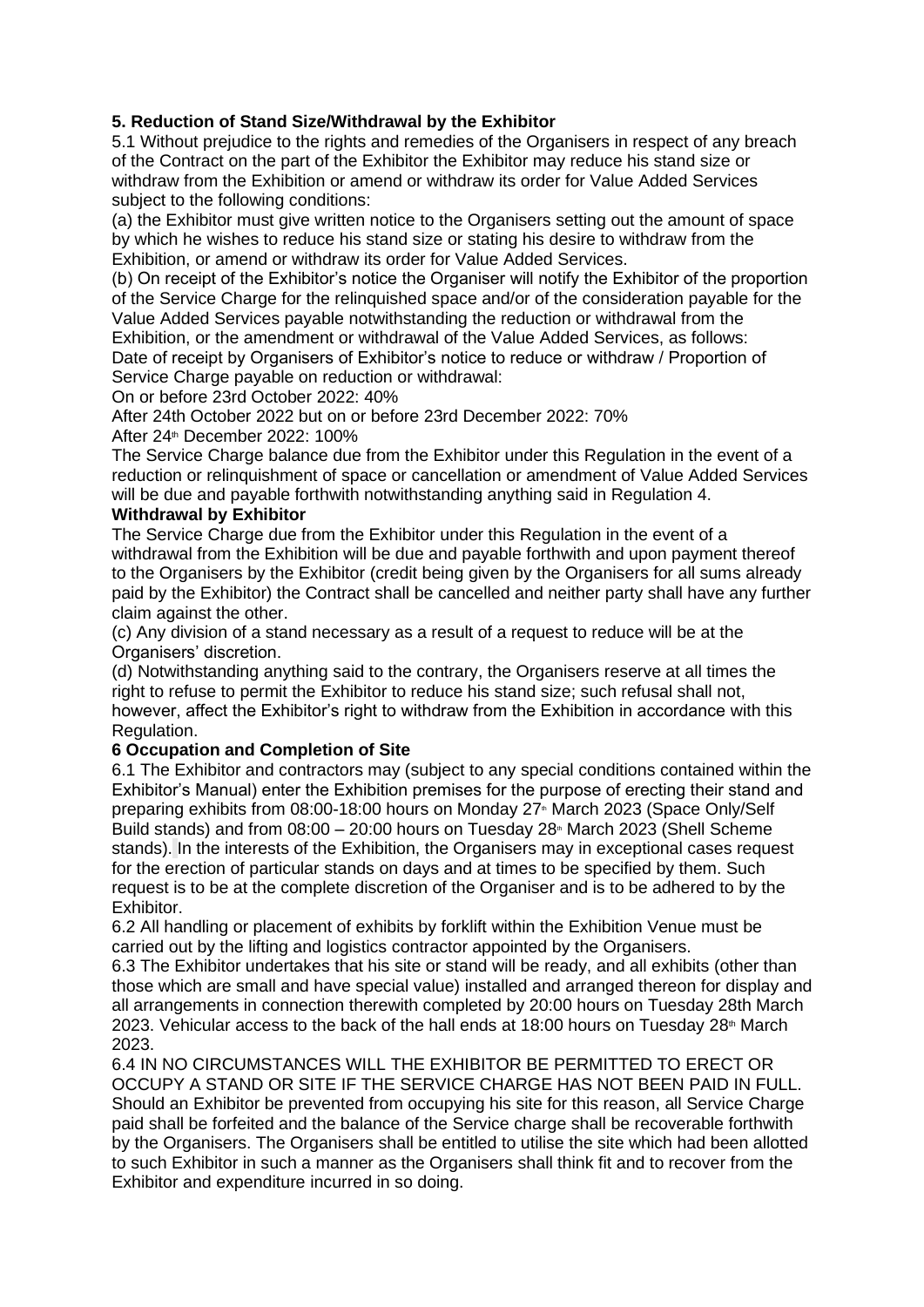6.5 The Exhibitor will not remove any of his exhibits prior to the closing of the Exhibition at 16:00 hours on Thursday  $30<sup>th</sup>$  March 2023. Immediately after the Exhibition is clear of visitors and in any event by 22:00 hours on the same day, Exhibitors must have removed from their stands all portable exhibits, display material, stand fitting items, waste materials and personal effects. Notwithstanding instructions issued specifically for the closing night of the Exhibition, the security of stands and their contents during the entire breakdown period remains wholly the responsibility of the Exhibitor, his agent or contractor. The Organisers cannot be held liable for any damage or losses that might occur.

6.6 The Organisers' tenancy of the Exhibition Venue terminates on Thursday 30th March 2023 at 23:59 hours. All non-portable exhibits and other property of the Exhibitor, their contractors and agents must be removed from the Exhibition Venue before 22:00 hours on Thursday 30th March 2023. The Organisers shall be entitled, if in their reasonable opinion the Exhibitor, their contractors and agents will be unable for any reason to comply with this condition, to remove as waste and/or dispatch such exhibits and property (at the risk and expense of the exhibitor) to the address of the Exhibitor stated on the Contract.

## **7. Construction and Erection of Stands**

7.1 Shell stands

7.1.1 The Stands, which will be provided by the Organisers, will be in accordance with the specification already published.

7.1.2 All interior stand fittings must be contained within the shell stand structure and must not exceed 2.4m in height.

7.2 Space only sites

7.2.1 An exhibitor who has booked a space only site must provide their own designed shell scheme or stand unless it is an "Island Site" (i.e. with no neighbouring stands and not on the perimeter of the show). Popup stands or promotional banners do not qualify as designed shell scheme or stands unless agreed at the time of booking with the Organiser. The Organisers reserve the right to invoice exhibitors for the additional service charge if they feel exhibits do not fit the criteria for space only stands.

7.2.2 Exhibitors booking a space only booth space for a Perimeter Stand have an obligation to provide a properly constructed rear wall of between 2.4 metres and 4 metres in height and the full width of their contracted stand space. The use of pop-up and/or vinyl graphic banners, does not constitute an acceptable rear wall build, as gaps in the wall will leave the back of house areas of the exhibition hall exposed.

7.2.3 Exhibitors are responsible for their own stand design and construction. The Organisers will be pleased to offer advice and guidance and can provide a fully comprehensive service if required.

7.2.4 The overall height for stand fitting for all stands, including cladding of columns, should not exceed 4m from the floor level.

7.2.5 Double decker stands are not permitted at the show.

7.2.6 It is the responsibility of the Exhibitor to check the Exhibition Venue headroom available when booking space, as occasionally the location of a stand will not always provide for the maximum stand fitting heights permissible under the regulations.

7.2.7 On divided sites Exhibitors are responsible for erecting and decorating side and back walls facing onto their stand areas to a minimum height of 2.5m. Walls above this height must be clad and decorated on both sides from 2.5m upwards by the Exhibitor who has them erected. Such walls overlooking adjoining stands must be finished in white.

7.2.8 Full dimensional drawings showing all proposed constructional details and positions and dimensions of machinery exhibits must be submitted and approved by the Organisers before any work is put in hand. For stands not exceeding 4m in height, drawings must be submitted electronically to the Operations Manager by the deadline outlined in the Exhibitor Manual. All plans must be in English and to scale. For all stands with a platform exceeding 600mm in height, drawings will need to be submitted to a Structural Engineer. Any fees payable to Structural Engineers for special approval must be paid by the Exhibitor. Permission to enter the Exhibition premises will not be given until the full approval of the Structural Engineer has been given and payment received. The organisers reserve the right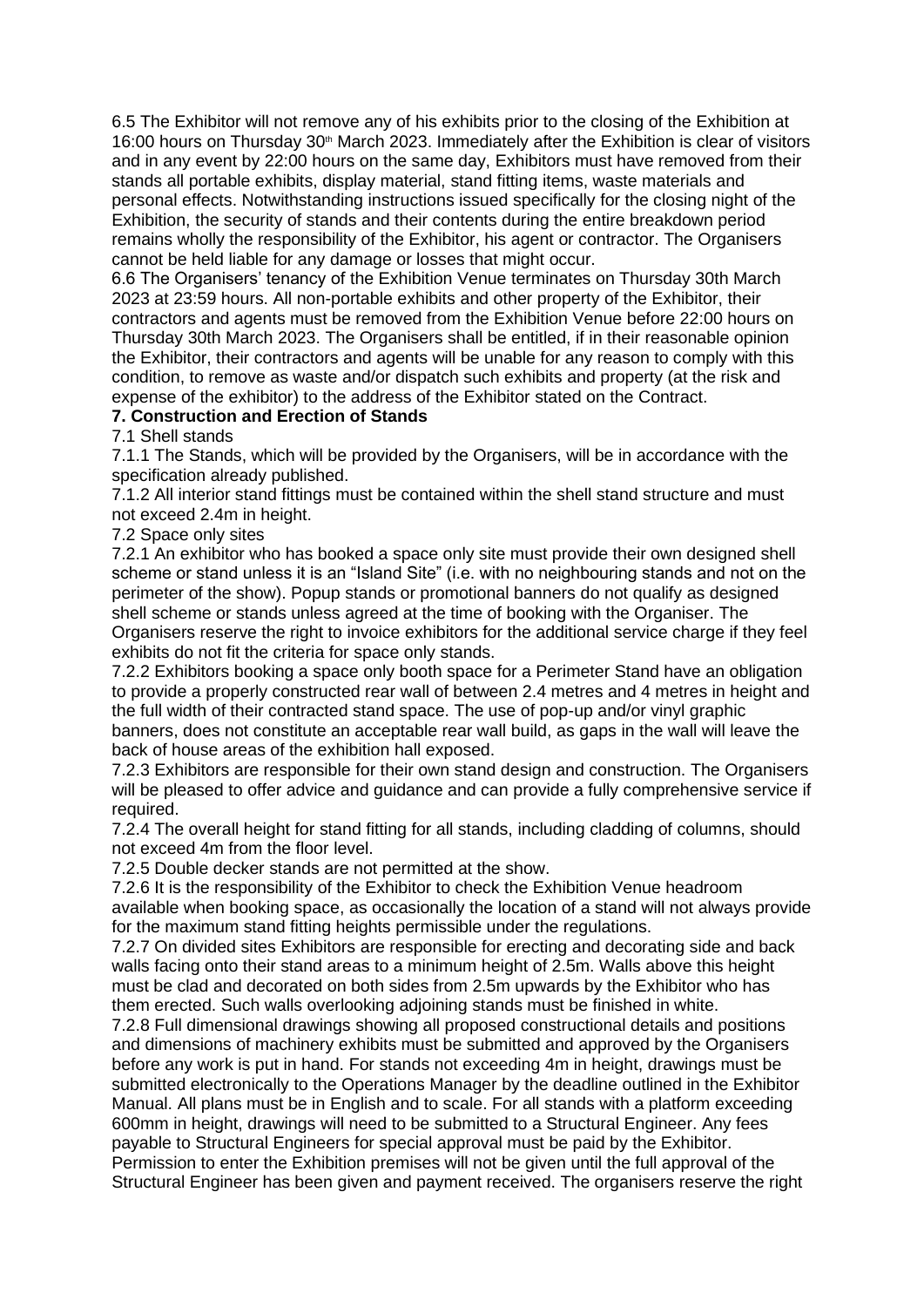to prevent work being carried out by, or on behalf of, any Exhibitor who has not submitted stand design drawings in accordance with this Regulation. The approval for any structure is conditional upon satisfactory inspection of the site.

## **7.3 All Stands**

7.3.1 Exhibitors on island sites must not construct uninterrupted perimeter walls over 3 metres in length, where that wall faces another Exhibitor's stand, without authorisation from the Organiser (this ruling is in place to prevent other Exhibitors being hidden behind, or facing, large expanses of blank walling). Perimeter walls over 3 metres in length must be broken up with "gaps" and/or "clear vision panels" and approved by the Organisers' Office. The inclusion of large, enclosed areas within a stand can only be permitted with the prior written permission of the Organisers. Any item or display attached must not project over the frontage of space taken by the Exhibitor.

7.3.2 The Organisers may at the expense of the Exhibitor remove or alter anything in, on, or forming part of any stand if, in their opinion, it is desirable to do so in the interests of the Exhibition.

7.3.3 All electrical installations must be carried out by the official show contractor appointed by the Organisers for the area in which the stand is situated.

7.3.4 Where illuminated fascia boards are used on stands, the lighting thereof shall be of sufficient power to light the fascia board only and must not cause any spill of light on to neighbouring stands. No flashing lights will be permitted. The Organisers reserve the right to disconnect the electrical supply to any illuminated fascia which, in their opinion, is causing a nuisance to any other Exhibitor.

7.3.5 Nothing may be attached to the floor of the Exhibition Venue without the written consent of the Organisers.

7.3.6 Mobile Exhibition units, caravans or similar vehicles are not permitted without the prior written permission of the Organisers.

7.3.7 ALL STAND CONSTRUCTION AND DISPLAYS MUST BE MADE FROM FIREPROOFED MATERIALS AND INSTALLED TO THE SATISFACTION OF THE AUTHORITIES.

7.3.8 Items may be suspended from the hall ceiling or parts thereof. Branded display materials may be suspended to a maximum height of 6000mm from the hall floor and unbranded lighting rigs may be suspended to a maximum height of 8000mm from the hall floor. Approval to suspend branded display materials will only be given subject to strict installation and removal criteria being met and will be authorised on a strictly first come, first served basis. Requests will only be considered provided that they are made in writing to the Organisers before Monday 27<sup>th</sup> February 2023.

7.3.9 The Exhibitor may use a contractor of his choice for the construction and erection of stands on Space Only sites, and interior fitments for shell stands. It is strongly recommended that only companies who are members of The Event Supplier and Services Association (ESSA) are employed. However, the Exhibitor is still responsible for ensuring that their appointed contractors are competent and adhere to Health and Safety legislation and Safe Working Practices.

Page Break

### **Part II**

### **1. Regulations**

The Exhibitor must comply with the requirements of the Authorities and with the regulations issued by the Landlords.

#### **2. Exemptions**

Applications for any consent by the Organisers must be in writing and must set out full details of the matters for which consent is sought. Exemptions from any Regulation may be granted at the Organisers' discretion. No exemption given by the Organisers will be effective unless it is in writing.

### **3. Alteration of space allotted**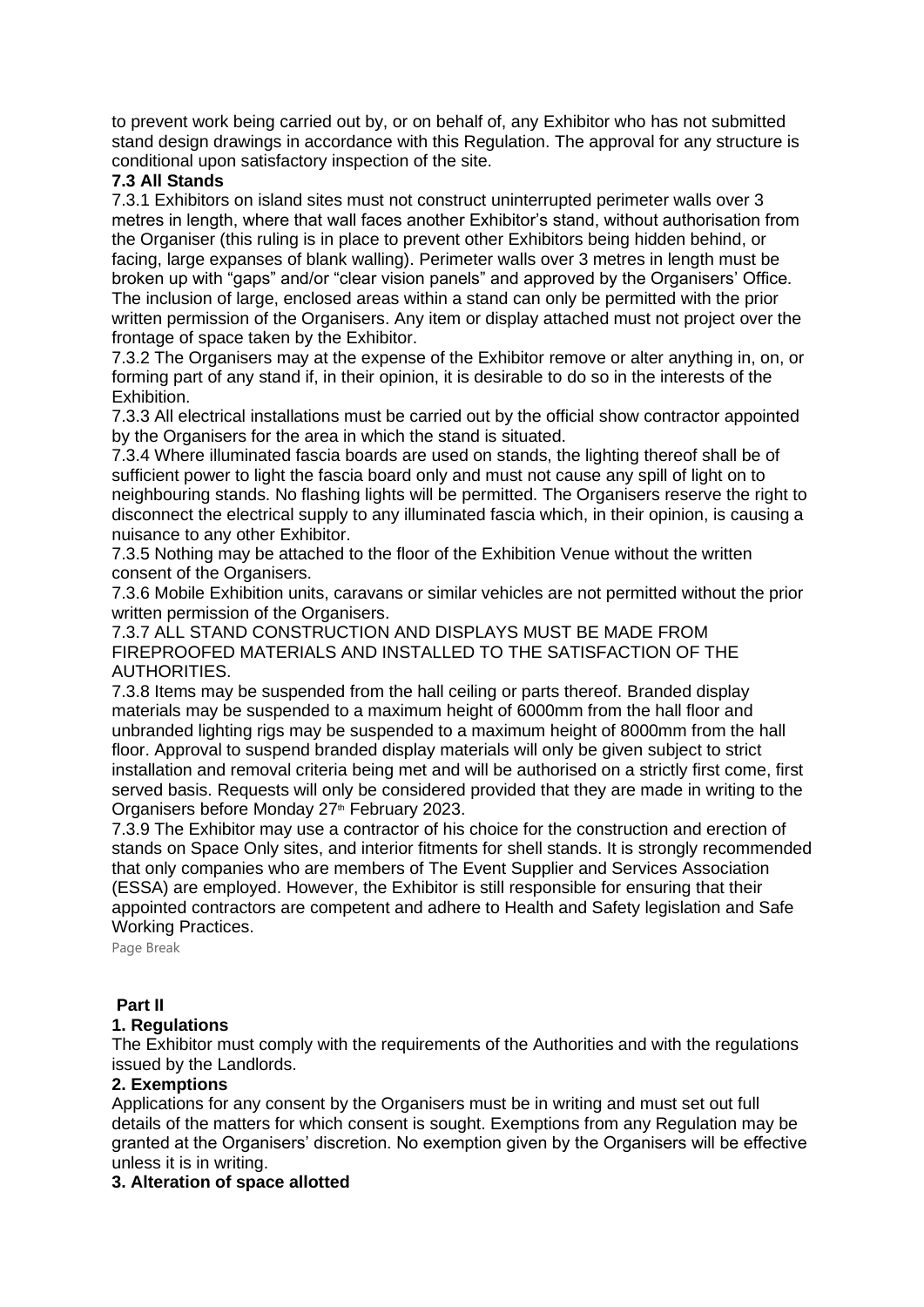The contract constitutes a licence to exhibit and not a tenancy. The Organisers reserve the right at any time and from time to time to make such alterations in the ground plan of the Exhibition as may in their opinion be necessary in the best interests of the Exhibition to alter the shape, size or position of the space allotted to the Exhibitor. No alteration to the space allotted will be made in such a way as to impose on the Exhibitor any greater liability for Service Charge than that undertaken in the Contract.

## **4. Sub-Letting**

The Exhibitor shall not assign the Contract, sub-let or part with his site or stand or any portion with it without prior written consent from the Organisers. Other than as permitted by Regulations 2.4. and 2.5 of Part 1 of these regulations no name other than that of the Exhibitor may be displayed on the site, stand or exhibitor listing, nor may any literature in respect of goods other than those of the Exhibitor be displayed or distributed without the written consent of the Organisers.

## **5. Conduct of Exhibitors**

5.1 Every Exhibitor shall ensure that his stand is open to view and staffed by competent representatives during Exhibition hours. In the event of any Exhibitor failing to open his stand or uncover his Exhibits the Organisers may do so or may arrange for the stand and exhibits to be removed and the Exhibitor shall be liable for any losses, including for any charges that may be incurred. The Organisers will not be liable for any losses, including consequential losses, sustained by the Exhibitor as a result of this action.

5.2 Every Exhibitor, and all persons for whom he may be considered responsible in any way whatsoever, must not take part in any canvassing or leafleting (save with the prior written consent of the Organiser) or any petitioning, demonstrations, objectionable behaviour or any activity which may disrupt the Exhibition.

5.3 The Exhibitor must conduct his business ONLY FROM HIS OWN STAND and must not under any circumstances canvass amongst Exhibitors or visitors to the Exhibition. All efforts to advertise, promote sales and operate exhibits must be conducted so as not to cause annoyance or inconvenience to other Exhibitors and visitors.

5.4 Solicitations (in person or by any sound process) above the ordinary speaking tone of voice are prohibited without the written consent of the Organisers.

5.5 In accordance with the Health Act 2006 smoking is prohibited throughout the Exhibition Venue. The Exhibition will implement a smoke free policy during all stages of build-up, open period and breakdown.

### **6. Tickets and Passes**

The Organisers will issue official tickets of admission and no other form of admission ticket will be valid. No Exhibitor will be admitted to the Exhibition without producing to the gate official the Exhibitors' pass issued to him by the Organisers. In the event of such a pass being transferred or otherwise disposed of, it will be immediately forfeited, and no further pass will be issued in its place. The Organisers reserve the right at their discretion to withdraw the pass issued to any person if complaints have been received concerning his conduct. The number of free passes issued to an Exhibitor is at the discretion of the Organisers.

### **7. Damage to Buildings**

The Exhibitor shall not cause or permit any damage to the Exhibition buildings or any part thereof or to any of the fixtures and fittings therein not the property of the Exhibitor and shall not alter or interfere with the structure of the Exhibition buildings. Any Exhibitor in breach of the Regulations shall indemnify the Organisers in respect of any claim for which the Organisers shall be liable to any third party.

### **8. Insurance**

### 8.1 Third Party Claims

The exhibitor is responsible for all claims, actions and costs for the personal injury and loss of or damage to property caused by or arising from the erection and dismantling of the Exhibitor's stand and anything permitted, omitted or done thereon or therefrom during the period of the Exhibition or the construction and dismantling periods, caused directly or indirectly by the Exhibitor or any contractor, subcontractor, licensee or invitee of his or the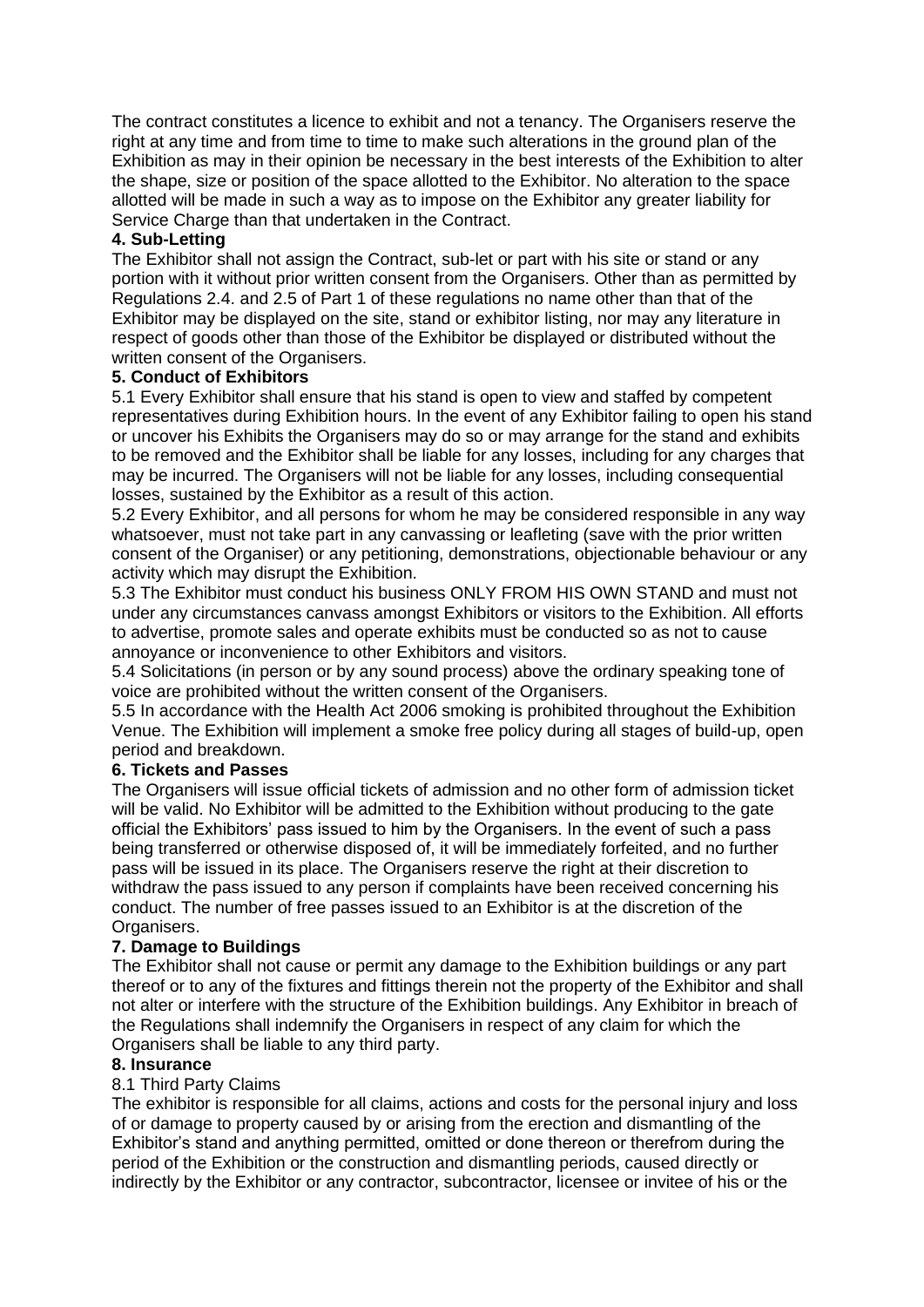act, omission or neglect of or by any such person or by any exhibit machinery or any other article belonging to, or in the possession of, or used by, the Exhibitor. The Exhibitor will indemnify the Organiser in respect of each and every claim, and all actions, proceedings, costs and demands in respect thereof. The Exhibitor must take out and maintain Public Liability Insurance providing a minimum indemnity of £2m or local currency equivalent for the duration of the Exhibition including the construction and dismantling periods.

8.2 The Organisers shall not be responsible for loss of or damage to exhibits or other property in the custody of the Exhibitor, his invitees or licensees howsoever caused. The Exhibitor must take out and maintain adequate insurance in respect of all such claims. 8.3 Loss of Expenses. Exhibitors must insure against costs and expenses which they may incur in the event of the Exhibition being abandoned, cancelled, postponed, or curtailed in whole or part for causes outside the Organisers' control, since the Organisers accept no responsibility in such an eventuality.

8.4 It is the contracted Exhibitor's responsibility to ensure that any stand sharers have adequate Public Liability insurance cover of their own, otherwise the contracted Exhibitor will be held responsible for any claims relating to the stand sharers. We would suggest that Exhibitors request their stand sharers to each have the same level of Public Liability cover as the Organisers request contracted Exhibitors to have, namely a minimum indemnity of £2m. NB – Proof of this may be requested at any time whilst onsite.

8.5 Stand sharers can arrange their own insurance. If stand sharers organise or have their own insurance, Exhibitors should ask their stand sharer to check that their Public Liability covers them at the Exhibition and not just at their own premises.

### **9. Fire Risk and Safety**

9.1 An Exhibition stand is a workplace in itself and the Exhibitor is responsible for Health and Safety of that workplace during the construction, use and dismantling of the stand. The Exhibitor thus has a legal duty of care for anyone on or near the stand who may be affected by the actions or omissions of the stand contractors or exhibiting staff.

9.2 The Exhibitor shall do nothing to jeopardise the current insurance policies or the licences of the Landlords or the Organisers and the Exhibitor shall in all cases comply with any requirements of the Authorities. Exhibitors who do or omit to do anything which renders the Organisers or the Landlords current insurance policy liable for premium loading are responsible for the extra premium payable. An Exhibitor in breach of any of the provisions of this Regulation 9 will indemnify the Organisers in respect thereof.

9.3 Fireproofing. All display materials must be fire resisting or treated to be fire resisting to the current and relevant British standard and must be installed to the Regulations relevant to the Exhibition Venue and Authorities, and the Organisers' satisfaction.

9.4 Dangerous Substances and Naked Lights/Flames Explosive, radioactive, highly inflammable or other dangerous substances may not be exhibited or brought into the Exhibition nor may naked lights or lamps be used during the period of the Exhibition or the periods of fitting up and dismantling, without the prior written consent of the Organisers. Under the COSHH Regulations (Control of Substances Hazardous to Health) Exhibition stands are considered to be a workplace. If practicable COSHH regulated products should not be used. When COSHH regulated substances are used the Exhibitor should ensure that a COSHH assessment has been carried out prior to his attendance at the Exhibition and that the substances are correctly handled, stored and used to avoid the risk of accident or injury to Exhibitors, demonstrators, visitors or any other person on the premises. 9.5 Lasers

Laser equipment may not be used or exhibited without the written consent of the Organisers.

9.6 LPG

The use of LPG is strictly controlled and may be prohibited. Exhibitors wishing to use LPG to demonstrate products must apply for written consent at least six weeks prior to the **Exhibition** 

9.7 Water Features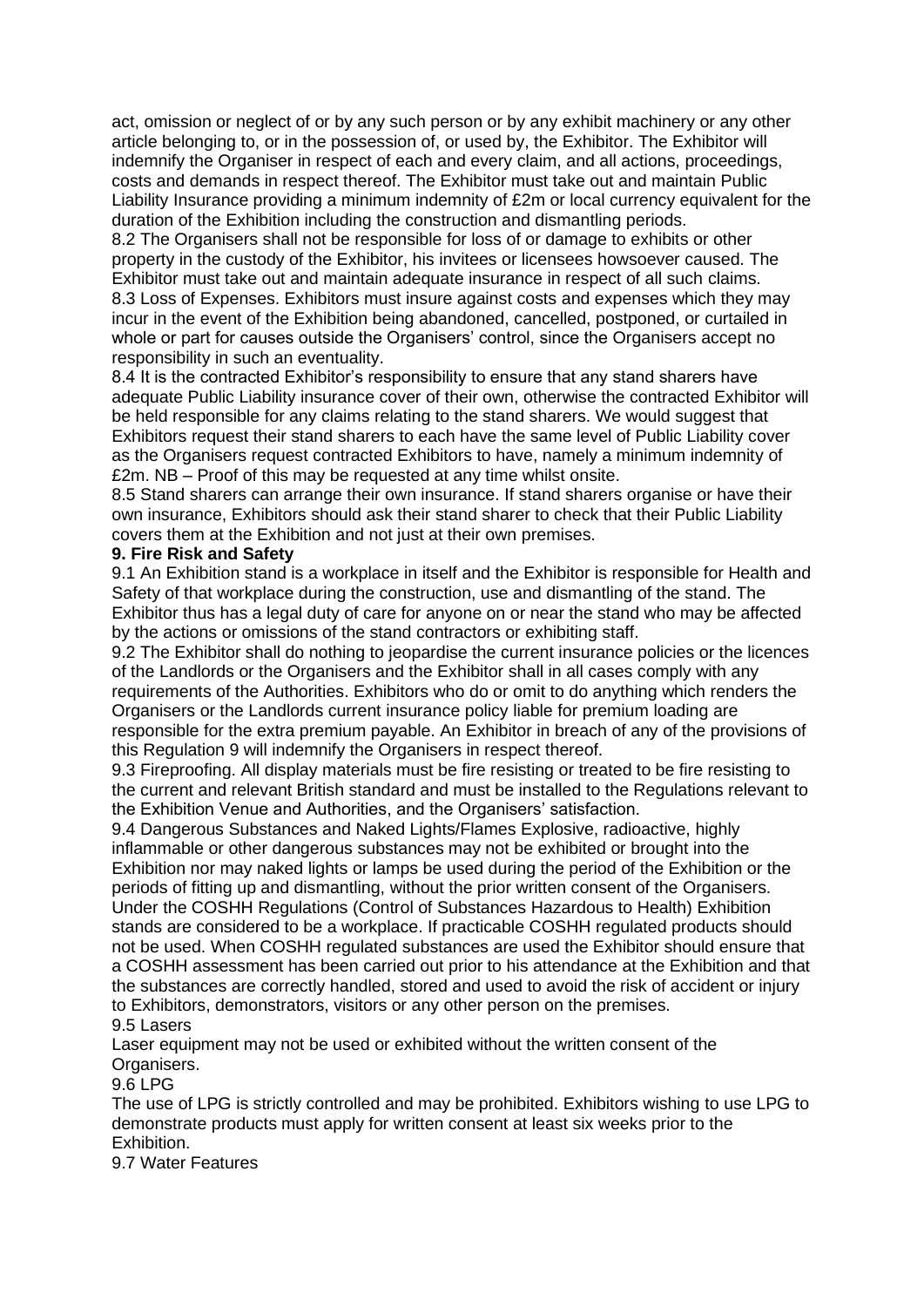Strict regulations govern the use of water features. Exhibitors wishing to position a water feature on their stand must apply for written consent at least six weeks prior to the Exhibition. The consent is subject to the approval of the Authorities and the Organisers reserve the right to pass on to the Exhibitor any inspection fees charged in connection with this.

## 10 Gangways

The Exhibitor shall not encroach on the gangways in front of his stand and shall ensure that they are kept free from obstruction during the whole time the building is open for the purpose of the Exhibition.

## **11 Operating Machinery or Exhibits**

11.1 Moving machinery or equipment shall at the expense of the Exhibitor be installed and protected to the satisfaction of the Organisers, Landlords and the Authorities. If such machinery or equipment shall, in the opinion of the Organisers, be too noisy or cause any annoyance to other Exhibitors or to visitors, it shall be switched off on request from the Organisers.

11.2 Machinery for sale within the EC must by law comply with the EC Machinery Directive 89/392 (with amendments 1 & 2) and must carry the designatory "CE" mark. Article 2 of this Directive states that machinery displayed at a Trade Fair, Exhibition, Demonstration etc., need not comply with the machinery directive, but must carry visible notification that the machinery does not comply with the Directive, and is not for sale until it has been brought into compliance by the Manufacturer, or his authorised representative established in the community. Further to this Annex 11B of the Directive requires the Manufacturer, or his representative, to declare that it is intended that features are to be added to the machine to enable it to comply with the directive. The responsibility for compliance with the requirements of the Machinery Directive lies totally with the stand holding company, any transgression from these regulations that come to the attention of the Organisers or relevant authority will result in the immediate removal of the offending machinery from the Exhibition at the stand holder's expense, as under part 1 section 2 of these regulations.

11.3 Safety devices may be removed only when machines are not in operation and isolated from the source of motive power and only for the purpose of showing a visitor that the design and construction of the uncovered part or parts. In such cases however, the safety devices which are removed must be placed immediately beside the machine.

### **12. Direction Signs**

The Organisers reserve the right to affix stand numbers or direction signs on any stand in any position.

### **13. Audio-Visual Equipment and Demonstrations**

Audio-Visual Equipment or amplifiers may not be used without the written consent of the Organisers. Where such consent is granted any equipment used and seating arrangements made must be in accordance with the requirements of the Landlord and of the Authorities and will be subject to a final inspection on site to agree noise levels. Any

presentation/demonstration likely to interest groups of 10 or more people must be located towards the centre of the stand and clearly shown on stand drawings. If any presentation/demonstration causes obstruction within the gangway and/or excess noise or nuisance to any other Exhibitor, the Organisers reserve the right to cancel the presentation/demonstration or restrict the frequency. All exhibits must comply with the requirements of the Noise at Work Regulations 1989 including assessment and control of noise levels as required by the regulations.

### **14. Competitions**

No competitions or the like may be held without the written consent of the Organisers.

### **15. Official Catalogue**

An official catalogue will be issued. The Organisers do not accept any responsibility for any omissions, misquotations or other errors which may occur in the competition of the catalogue.

# **16. Stand Cleaning**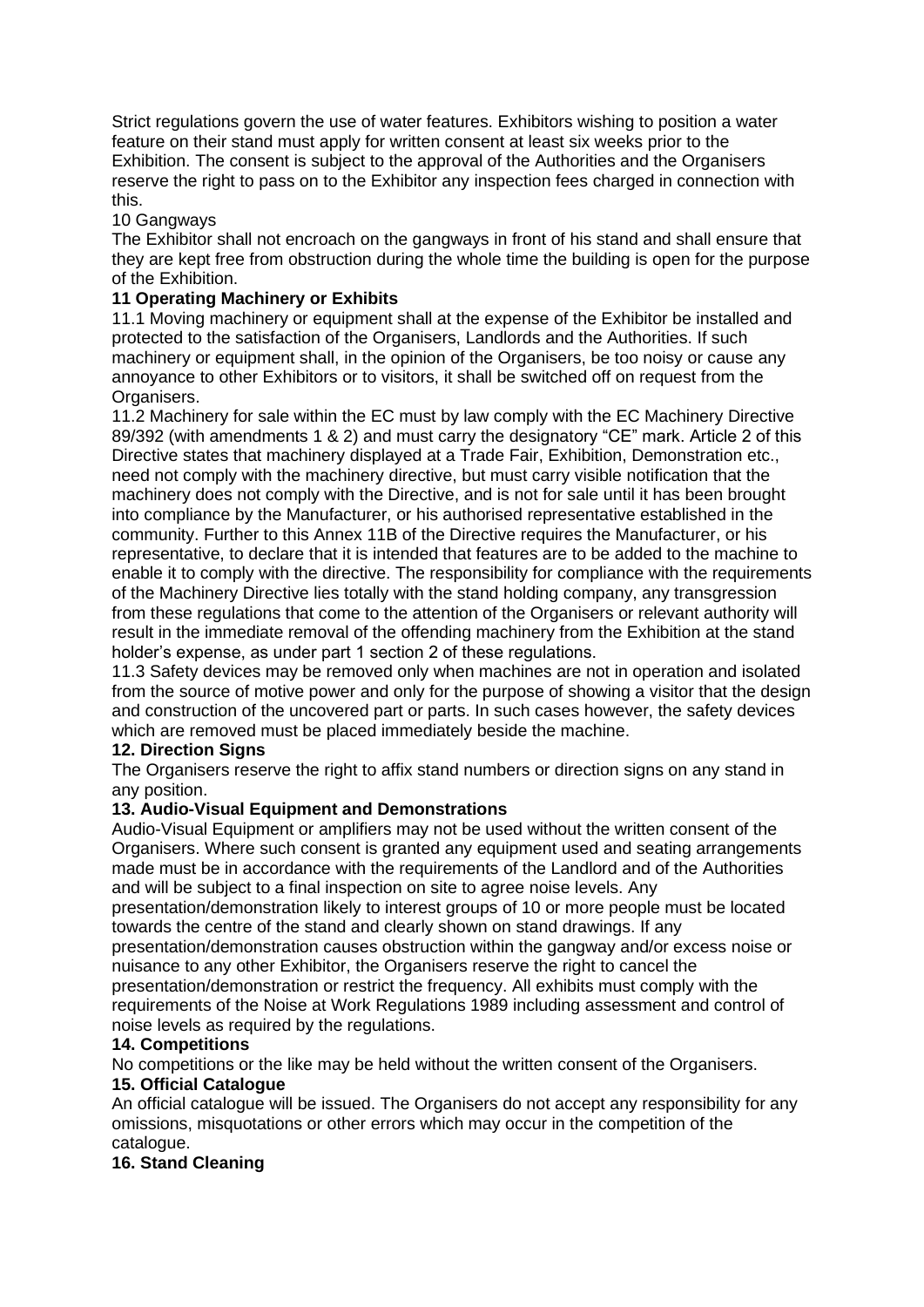The Exhibitor is responsible to the Organisers for seeing that his stand is maintained in a clean and tidy state throughout the period of the Exhibition. The Exhibitor may not carry out his own stand cleaning and accordingly such stand cleaning will be carried out by the Official Stand Cleaning Contractor appointed by the Organisers.

#### **17. Catering**

All articles for human consumption within the Exhibition premises or dispensed or given away therein must have written approval or have been obtained from the Official Caterers to the Exhibition Venue.

### **18. Photographs**

Stands or articles may not be photographed, drawn, copied or reproduced without the written permission of the Organisers. The Organisers reserve the right to take photographs, films, videos, or other recordings of Exhibitors' stands, their representatives and their products, displayed at the Exhibition for the purposes of the Exhibition and future Exhibitions.

#### **19. Force Majeure**

19.1 If the Exhibition is abandoned, cancelled, deferred, or suspended by reason of war, fire, terrorism, national emergency, labour dispute, strike, lock out, civil disturbance, quarantines or restrictions in movement caused by communicable diseases, inevitable accident, national or court mourning, the non-availability of the Exhibition Venue or any other cause real or threatened not within the control of the Organisers, whether ejusdem generis or not, the Organisers may at their entire discretion repay the Service Charge paid by the Exhibitor, or part thereof, but shall be under no obligation to repay the whole or part of such charge, and shall be under no liability to the Exhibitor in respect of any actions, claims, losses (including consequential losses), costs or expenses whatsoever which may be brought against or suffered or incurred by the Exhibitor, as a result of the happening of any such event. Exhibitors are reminded of their obligation to obtain adequate insurance pursuant to clause 8.3.

19.2 If by reason of any Force Majeure Event the Exhibitor is unable to proceed with the Exhibition in circumstances where the Organiser is ready, willing and able to allow the Exhibition to proceed, then the Organiser shall be entitled to retain all monies paid to them in accordance with clause 4 prior to the date of any such cancellation and to seek immediate payment of all monies remaining due to the Organiser in respect of the sums payable in accordance with Clause 4.

### **20. Organisers' Right to Terminate Contract**

If any Exhibitor shall during the period for which the Licence is hereby granted fail to observe or perform any of the provisions of the Contract the Organisers shall have the right to terminate the Contract forthwith by notice in writing to such an Exhibitor. In such an event the exhibits of such Exhibitor shall be removed from the Exhibition premises at a time to be stated by the Organisers and thereafter such Exhibitor shall not be entitled to access thereto or to the Exhibition. The Organisers shall be entitled, if necessary, to remove and despatch the said exhibits and property (at the risk and expense of the Exhibitor/s) to the address of the Exhibitor stated on the Contract. All Service Charge paid by the Exhibitor shall be forfeited to and retained by the Organisers and the Exhibitor shall indemnify the Organisers in respect of all costs, losses, damages or expenses (including any consequential loss or damage) incurred as the result of such failure.

### **21. Organisers' Right to Cancel Exhibition**

The Organisers shall have the right at all times to abandon, cancel or suspend the Exhibition in whole or part in the event that there is likely to be insufficient exhibitor participation in and support for the Exhibition, the likelihood of such insufficiency to be determined by the Organiser whose decision shall be final. In the event of such an abandonment, cancellation or suspension, the Exhibitor shall be entitled to receive repayment of all Service Charge paid, but the Organiser shall not be further responsible to the Exhibitor in respect of any actions, claims, losses (including consequential losses), costs or expenses which may be brought against or suffered or incurred by the Exhibitor as the result of the abandonment, cancellation or suspension of the event.

#### **22. Failure of Services**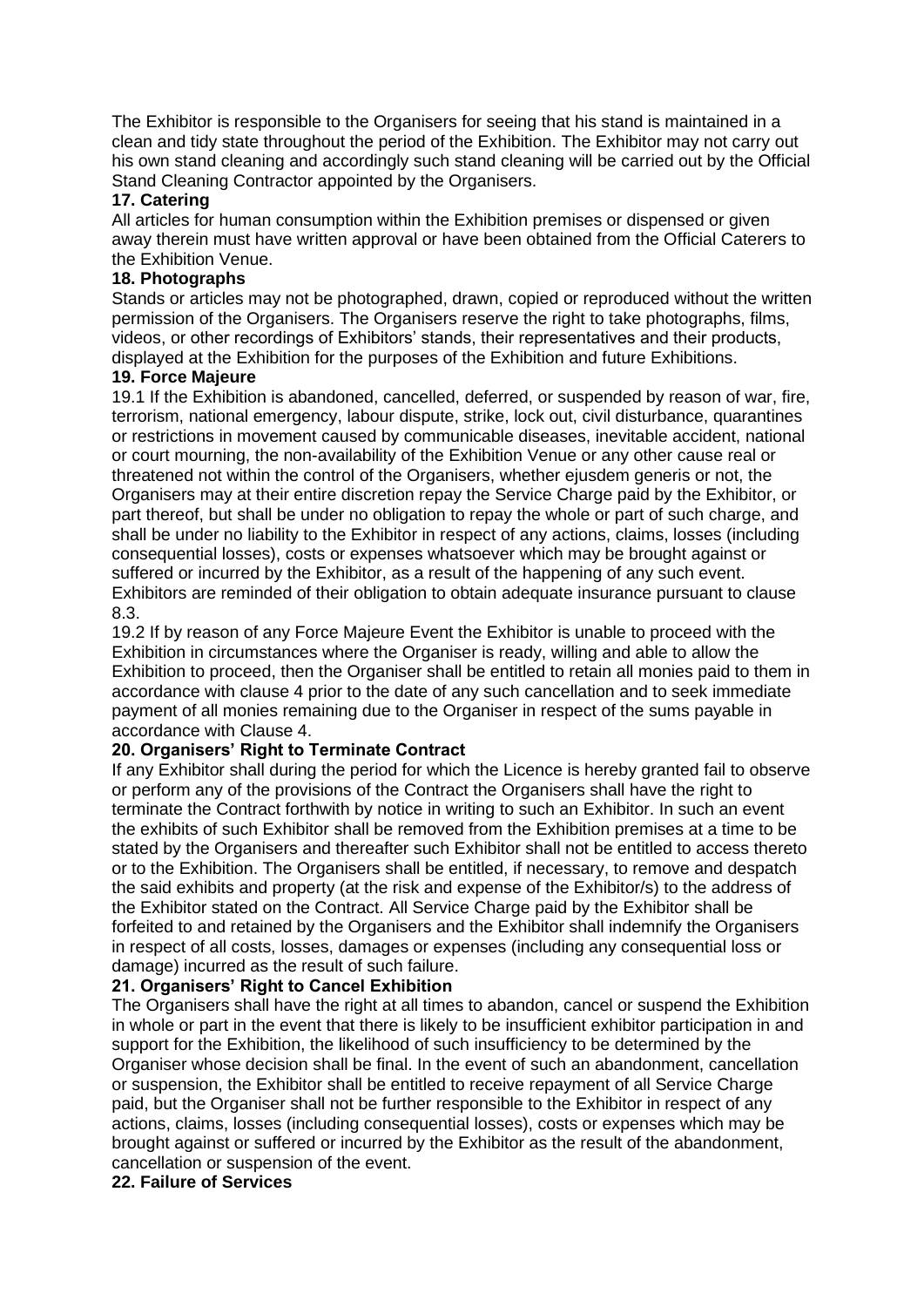The Organisers will use their best endeavours to ensure the supply of the services of the Landlords and those mentioned in the Exhibitor's Manual, but they shall not incur any liability to an Exhibitor for any loss or damage, if any such services shall wholly or partially fail or cease to be available nor shall the Exhibitor be entitled to any allowance in respect of capital due or paid.

## **23. Bankruptcy or Liquidation**

Should an Exhibitor being an individual firm become bankrupt have a receiving Order made against him or make any arrangements with his or their creditors, or being a limited company, go into liquidation (other than a voluntary liquidation for the purpose of amalgamation or reconstruction) or have an administrative receiver appointed, or an administrative order is made against the Exhibitor or its assets or the Exhibitor enters into any arrangement with its creditors or is unable to pay its debts as they become due the Contract with such Exhibitor shall terminate forthwith save that all Service Charge paid shall be forfeited and the balance of the Service Charge shall become due and payable forthwith and such termination shall be without prejudice to any claim of the Organisers against the Exhibitor in respect of any antecedent breach.

### **24. Copyrights and Patents**

24.1 The Organisers will not be liable for any loss or damage the exhibitor may sustain in respect of the infringement of any of his copyrights or patents arising out of his participation in the Exhibition. The Exhibitor is strongly advised to make formal application for the grant or the registration of a design, as the case may be, not later than six months after the opening of the Exhibition.

24.2 Exhibitors shall not display exhibits or other materials which infringe the patents, copyright or other intellectual property rights of another exhibitor or third party. The Organisers reserve the right to assist the relevant authorities to take appropriate action against infringers.

## **25. Rights of the Organisers and Landlords**

The Organisers and the Landlords and those authorised by them respectively have the right to enter the Exhibition Venue at any time to execute works, repairs and alterations and any other purposes. No compensation will be payable to an Exhibitor for damage, loss or inconvenience so caused. The Organisers may at any time in the interest of the good management of the Exhibition, impose such further regulations of general application as they may, in their absolute discretion, think fit.

### **26. Interpretation of Regulations**

26.1 In the event of any dispute as to the interpretation of these Regulations as a result of their translation into a foreign language, the English version shall be taken as authentic. 26.2 The Contract represents the entire agreement between the Exhibitor and the Organisers to take space at the Exhibition and other Value Added Services and supersedes all promises and statements between the parties other than those expressly incorporated into the Contract. In addition, the Exhibitor acknowledges that he has not entered into the Contract in reliance upon any representation, warranty or undertaking which is not expressly set out or referred to in this Contract. This does not exclude liability for fraudulent misrepresentation.

26.3 These Regulations shall apply to all contracts and shall override any terms submitted by the Exhibitor which shall have no legal effect.

26.4 These Regulations shall only be varied with prior written agreement of the Organiser. **27. Disputes**

The proper law of Contract shall be English Law and all disputes as to the construction of application of these Regulations or the rights and liabilities of any person hereunder shall be determined by English Law.

### **28. General Lien and Power of Sale**

All exhibits are subject to a general lien in favour of the Organisers for all sums, whether for unpaid service charge or otherwise, due from an Exhibitor to the Organisers. The Organisers shall give written notice to the Exhibitor in the event of exercising their lien whereupon the Exhibitor shall not remove any exhibits from the Exhibition Venue and the Organisers shall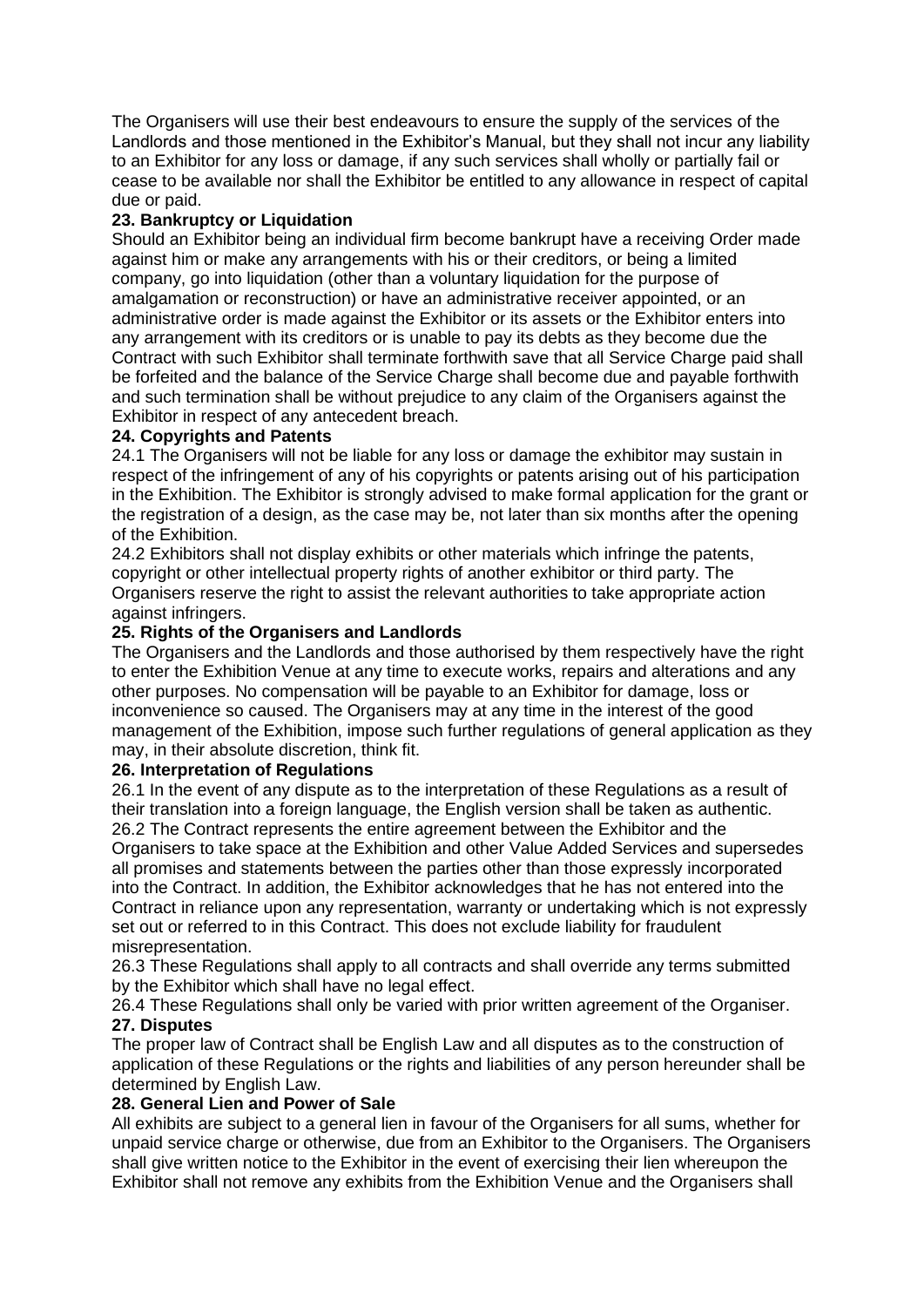be entitled to take and retain possession of the same. If within seven days of such notice the Exhibitor shall not have paid all sums due and owing as aforesaid the Organisers may at any time thereafter sell the exhibits or any part of them and shall apply the proceeds of such sale in payment:

i.of all costs of removal and storage of the exhibits;

i.of all costs of the sale, and

i.of all sums due to the aforesaid and the balance (if any) of such proceeds shall be paid to the Exhibitor. The exercise of such power of sale shall be without prejudice to the Organisers' right to sue for and recover any balance which may remain outstanding and due after such sale.

# **29. Public Performance**

If Exhibitors propose to use audio and/or audio visual equipment to play sound or audio visual recordings and/or relay television transmissions, whether by means of TV, video, record, CDs, cassettes or other electronic means, or if Exhibitors propose to provide live performances, it is the Exhibitors responsibility to obtain all appropriate licences including from (but not limited to) the Performing Right Society Ltd 29-33 Berners Street, London W1T 3AB (telephone 020 7580 5544) and Phonographic Performance Ltd of 1 Upper James Street, London, W1F 9DE (telephone 020 7534 1000) at the Exhibitor's own expense.

# **30. Internet Connection Policy**

30.1 The Policy regulates the use of computer technology by Exhibitors to connect to the internet at the Exhibition. It is intended to ensure the smooth operation of computer technology and internet access for the benefit of all Exhibitors free from any damage that may otherwise be caused by the use of technology without proper care and attention. 30.2 This Policy applies to any form of computer, whether PC, laptop, server or PDA or any similar device ("Computers") which is provided by the Exhibitor (or any third party) and connected by wired or wireless means to the network(s) of the Organiser or any of its contractors at the Exhibition ("the Network").

30.3 Exhibitors shall use their best endeavours to prevent any unauthorised access to the Network and to ensure that the Computers do not introduce any computer bugs, computer viruses, worms, Trojan horses, software bombs or any similar items or software into the Network.

30.4 All computers must have one of the latest commercially available versions of anti-virus and firewall software correctly installed and configured. This software must be kept up to date for the duration of the Exhibition.

30.5 Exhibitors shall not operate or attempt to operate their own wireless network at the Exhibition. Exhibitors shall only use the Organisers' (or its official contractors') wireless network.

30.6 The Organisers reserve the right to make random visits to Exhibitors' stands to seek confirmation that Exhibitors are in compliance with this policy.

30.7 In the event that on investigation it becomes clear that the latest version of antivirus and/or firewall software is not installed and being used or there is some other failure to comply with the Policy, the Organisers reserve the right to disconnect any or all Computers from the network and disable any wireless networks that do not comply with the Policy.

30.8 In the event of such disconnection it is the responsibility of the Exhibitor to ensure that a current version of anti-virus and/or firewall software is installed or any other failure to comply with the Policy is remedied. Only once this remedial action has been taken to the satisfaction of the Organiser will the Exhibitor then be allowed re-connection to the Network.

30.9 Internet connection via the Network, if provided at the Exhibition, is for Exhibitors to use entirely at their own risk and the Organisers shall not be liable for any loss, damage or

liability (whether direct, indirect, special or consequential including, without limitation, loss of profits, business interruption, loss of programs or other data) which may result.

30.10 The Exhibitor shall indemnify the Organiser for any loss or damage costs or expenses suffered by the Organiser, other Exhibitors or other attendees at the Exhibition as a result of the Exhibitor failing to comply with this internet connection policy.